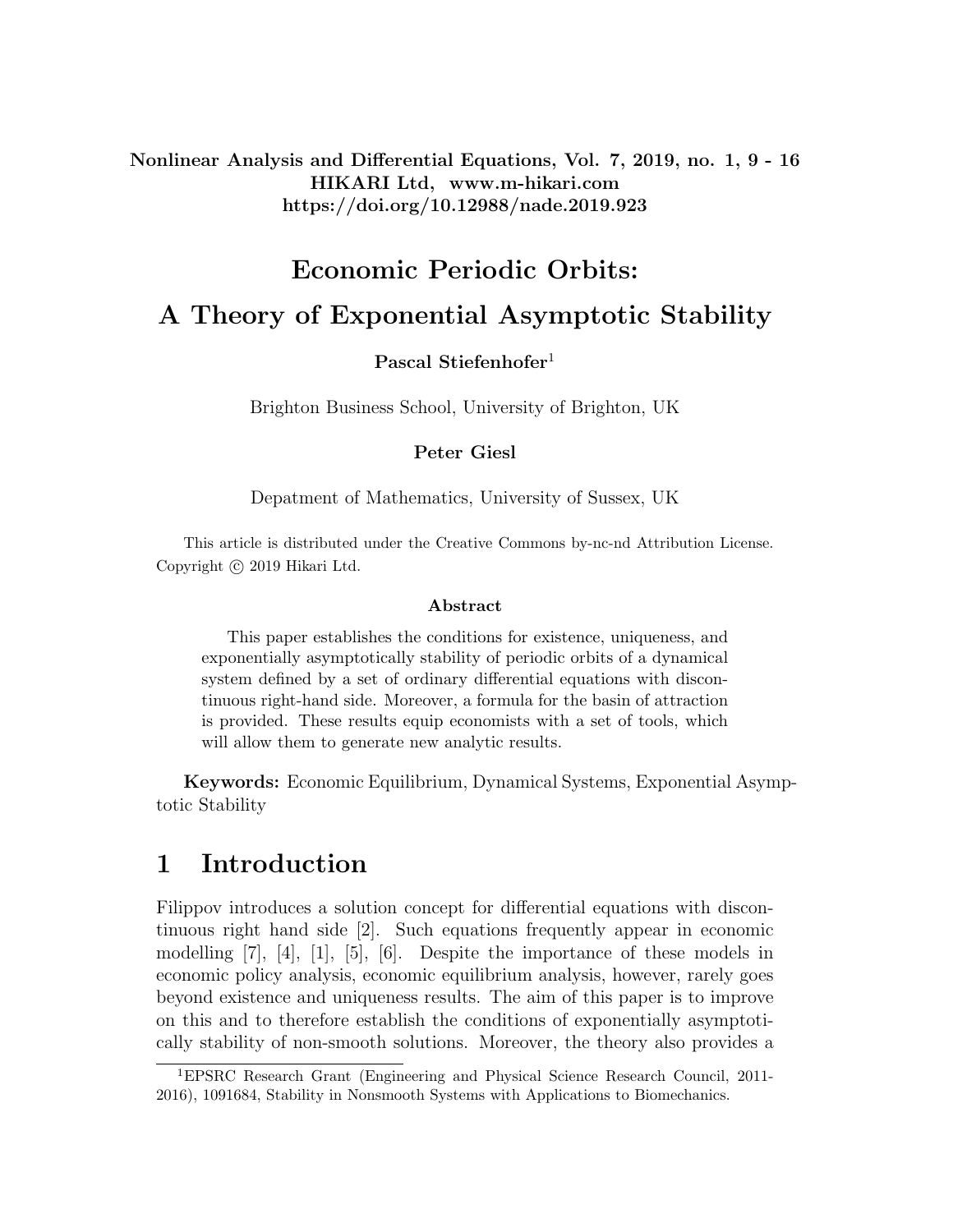formula for the characterization of the set of initial conditions of these solutions. For that purpose, we consider a nonsmooth dynamical system defined by an autonomous ordinary differential equation

$$
\dot{x} = f(x)
$$

where f is a discontinuous function at  $x_2 = 0$  and  $x \in \mathbb{R}^2$  [8]. The discontinuity of  $f \in C^1(\mathbb{R}^2 \setminus (\mathbb{R} \times \{0\}), \mathbb{R}^2)$  implies that the phase space  $\mathbb{X} = \mathbb{R}^2$  is divided into subspaces  $\mathbb{X} = \mathbb{X}^+ \cup \mathbb{X}^0 \cup \mathbb{X}^-$ , where  $\mathbb{X}^+ = \{x \in \mathbb{R}^2 : x_2 > 0\}$ ,  $\mathbb{X}^- =$  ${x \in \mathbb{R}^2 : x_2 < 0}$ , and  $\mathbb{X}^0 = {x \in \mathbb{R}^2 : x_2 = 0}$ . By defining  $f := f^{\pm}$  where  $f(x) = f^{+}(x)$  if  $x \in \mathbb{X}^{+}$ , and  $f(x) = f^{-}(x)$  if  $x \in \mathbb{X}^{-}$ , we have

$$
\dot{x} = f(x) = \begin{cases} f^+(x) & \text{if } x \in \mathbb{X}^+ \\ f^-(x) & \text{if } x \in \mathbb{X}^- \end{cases} \tag{1}
$$

An initial value condition for this system at time  $t = 0$  is given by  $x(0) =$  $x_0 \in \mathbb{X}$ . We restrict ourselves to a set of assumptions which according to a sequence of results by Filippov [2] guarantees global existence, uniqueness, and continuous dependence on the initial condition of solutions of the differential equation (1).

**Assumption 1** Consider equation (1). We assume  $f \in C^1(\mathbb{R}^2 \setminus (\mathbb{R} \times \{0\}), \mathbb{X})$ . Each function  $f^{\pm}(x)$  with  $x \in \mathbb{X}^+$  or  $x \in \mathbb{X}^-$  can be extended to a continuous function up to  $x \in \mathbb{X}^0$ . Each function  $Df^{\pm}(x)$  with  $x \in \mathbb{X}^+$  or  $x \in \mathbb{X}^-$  can be extended to a continuous function up to  $x \in \mathbb{X}^0$ .  $f^+(x_1, 0) - f^-(x_1, 0)$  is a C<sup>1</sup>-function with respect to  $x_1$ . For all  $(x_1, 0) \in \mathbb{X}^0$  it holds that  $f_2^+(x_1, 0)$ .  $f_2^-(x_1,0) > 0.$ 

The assumption  $f_2^+(x_1,0) \cdot f_2^-(x_1,0) > 0$  for all  $(x_1,0) \in \mathbb{X}^0$  states that  $f_2^+, f_2^- < 0$ , or  $f_2^+, f_2^- > 0$ . This assumption excludes all sliding phenomena on the  $\mathbb{X}^0$  manifold and shall be relaxed in future work. It implies a discontinuity in +/- direction if both  $f_2^+, f_2^- < 0$  or a discontinuity in -/+ direction if both  $f_2^+, f_2^- > 0$ . Let the flow of the system given by (1) be defined by  $S_t(x_0) := (x_1(t), x_2(t)) \in \mathbb{X}$ , where  $(x_1(t), x_2(t)) \in \mathbb{X}$  is its solution with initial value  $((x_1(0), x_2(0)) = x_0$ . Hence the flow  $S_t x_0$  maps the initial point  $x_0$  at time  $t = 0$  to a point  $x(t)$  at time  $t \geq 0$ . An adjacent trajectory is defined by  $S_{\theta}(x_0 + \eta) := (y_1(\theta), y_2(\theta)) \in \mathbb{X}$ , where  $(y_1(\theta), y_2(\theta)) \in \mathbb{X}$ , and  $\|\eta\| > 0$  and time  $\theta \geq 0$ . Let  $K \subseteq \mathbb{X}$  be positively invariant if  $S_t x_0 \in K$  for all  $t \geq 0$  and all  $x_0 \in K$ . A periodic orbit  $\Omega$  of the system (1) is a set defined by  $\Omega := \{S_t(x_0):$  $t \in [0, T]$ , such that  $S_T(x_0) = x_0$   $\subset \mathbb{X}$ , with minimal period  $T > 0$ . Let  $K \subseteq \mathbb{X}$  and  $K \neq \emptyset$  be a compact, connected and positively invariant set which contains no equilibria. Moreover, set  $K^+ := K \cap \{x \in \mathbb{R}^2 : x_2 > 0\}$  and  $K^- :=$  $K \cap \{x \in \mathbb{R}^2 : x_2 < 0\}$ . We now define a neighborhood  $A(\Omega)$  of  $\Omega$  consisting of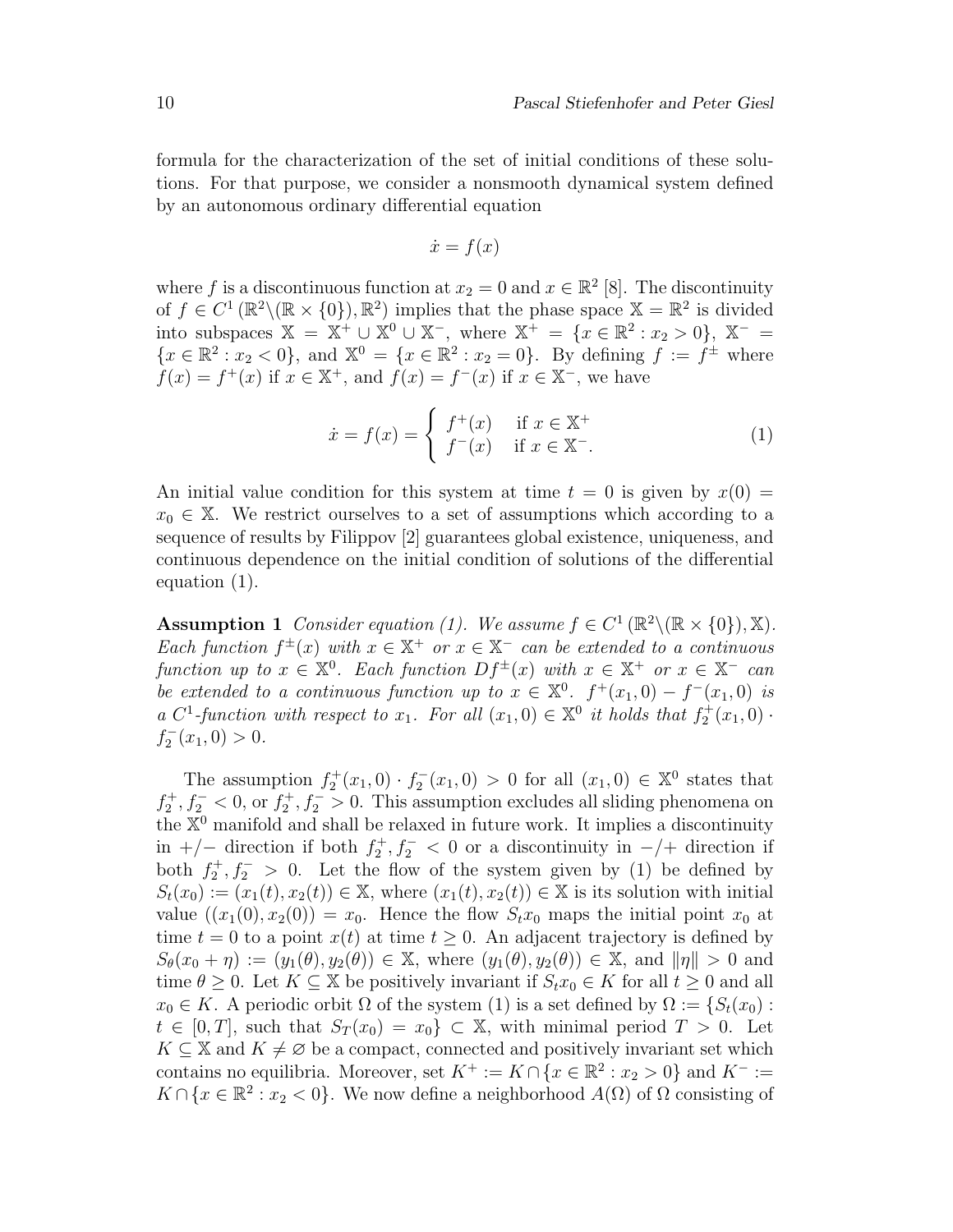

Figure 1: Case I. Figure 2: Case II. III. Figure 3: Case Figure 4: Case IV.

a set of points  $x_0$  in X such that the distance between  $S_t(x_0)$  and  $\Omega$  vanishes as  $t \to \infty$ . The basin of attraction  $A(\Omega)$  of an exponentially asymptotically stable orbit  $\Omega$  is the set defined by  $A(\Omega) := \{x_0 \in \mathbb{X} : dist(S_t x_0, \Omega) \xrightarrow{t \to \infty} 0\}.$ 

**Theorem 2** Let assumption 1 hold, and let  $\emptyset \neq K \subset \mathbb{R}^2$  be a compact, connected and positively invariant set with  $f^{\pm}(x) \neq 0$  for all  $x \in K^{\pm}$ . Moreover, assume that  $W^{\pm}$  :  $\mathbb{X}^{\pm} \to \mathbb{R}$  are continuous functions and let the orbital derivatives  $(W^{\pm})'$  exist and be continuous functions in  $\mathbb{X}^{\pm}$  and continuously extendable up to  $\mathbb{X}_0$ . We set  $K^0 := \{x \in K : x_2 = 0\}$ . Let the following conditions hold:

1.  $L_{W^{\pm}(x)} := \max_{w \in W}$  $\max_{\|v^{\pm}\| = e^{-W^{\pm}(x)}, v^{\pm} \perp f^{\pm}(x)} L_{W^{\pm}}(x, v^{\pm}) \le -\nu < 0$  $L_{W^{\pm}}(x,v^{\pm}) := e^{2W^{\pm}(x)} \left\{ (v^{\pm})^T \left[ Df^{\pm}(x) \right] v^{\pm} + \langle \nabla W^{\pm}(x), f^{\pm}(x) \rangle ||v^{\pm}||^2 \right\}$ for all  $x \in K^{\pm}$ .

2. 
$$
\frac{f_2^{\pm}(x)}{f_2^{\pm}(x)} \cdot \frac{\sqrt{\left(f_1^{\pm}(x)\right)^2 + \left(f_2^{\pm}(x)\right)^2}}{\sqrt{\left(f_1^{\pm}(x)\right)^2 + \left(f_2^{\pm}(x)\right)^2}} e^{W^{\pm}(x) - W^{\pm}(x)} < 1
$$
  
for all  $x \in K^0$  with  $f_2^{\pm}(x) < 0$ ,  $f_2^{\pm}(x) < 0$ .

Then there is one and only one periodic orbit  $\Omega \subset K$ . Moreover,  $\Omega$  is exponentially asymptotically stable with exponent  $-\nu < 0$  and for its basin of attraction the inclusion  $K \subset A(\Omega)$  holds.

**Definition 1** For all  $(\delta_1, \delta_2) > 0$  define  $(\epsilon_1, \epsilon_2) > 0$  such that  $||f^{\pm}(e_1, e_2)$  $f^{\pm}(x_1,0)$ ||  $\lt$  || $\delta$ || for all  $(e_1, e_2)$   $\lt$   $(\varepsilon_1, \varepsilon_2)$  holds.

Proof. The strategy of the proof is to provide a local contraction metric at any point of discontinuity of  $f$ . Four types of discontinuity arise in our model. These are all symmetric and diametrically opposed to case I. For smooth solutions we already have a complete contraction theory [3].

Consider a distance function  $A^+ : \mathbb{R}_0^+ \to \mathbb{R}_0^+$  defined by

$$
A^{\pm}(t) := \sqrt{\left( \left( S^{\pm}_{\mathcal{T}}(x+\eta) - S^{\pm}_{t} x \right)^{T} e^{2W^{\pm}(S^{\pm}_{t} x)} \left( S^{\pm}_{\mathcal{T}_{x}^{x+\eta}(t)}(x+\eta) - S^{\pm}_{t} x \right) \right)}
$$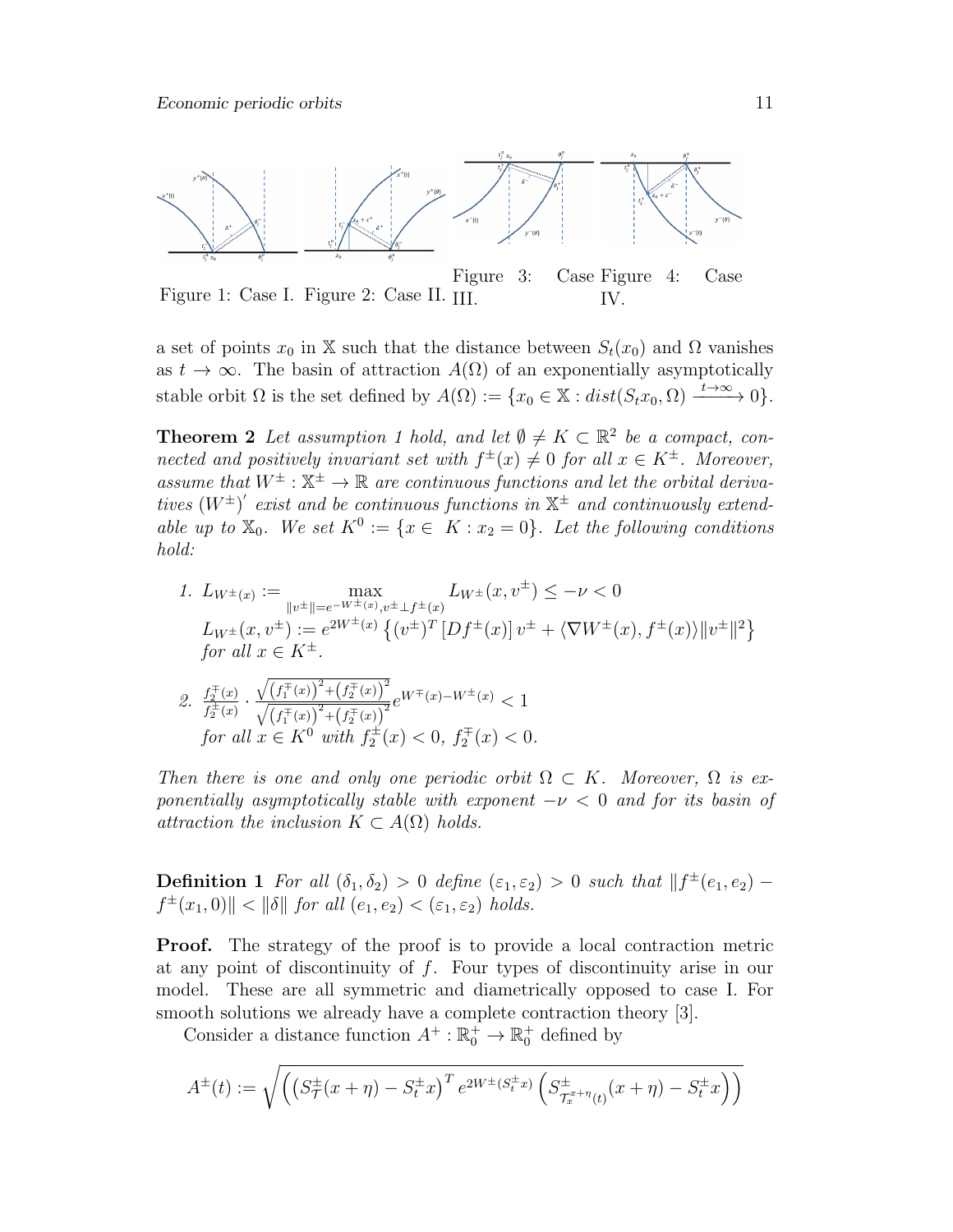Let  $K^0 := \{x \in \mathbb{X} : \mathbb{X} \setminus \{\mathbb{R} \times \{0\}\}\}\.$  By conditions of theorem 2,  $K^0$  is a non-empty and compact set which contains no equilibrium. Let  $G > 0$  be a constant such that for all  $x_0 \in K^0$  satisfying  $f_2^+(x_0) < 0$ ,  $f_2^+(x_0) = -c \leq -G$ ,

$$
-G := \max_{x_0 \in K^0, f_2^+(x_0) < 0} f_2^+(x_0)
$$

Let  $\varepsilon_2 \leq \frac{G}{2}$  $\frac{G}{2}$ . Also let there be a constant  $D > 0$  such that for all  $x_0 \in K^0$ satisfying  $\tilde{f}_2^+(x_0) < 0$ ,  $f_1^+(S_t^+x_0) = d \le D$ ,

$$
D := \max_{x_0 \in K^0, f_2^+(x_0) < 0} |f_1^+(x_0)|
$$

Let  $\varepsilon_1 \leq \frac{D}{2}$  $\frac{D}{2}$ . Given  $(\varepsilon_1, \varepsilon_2) > 0$  there is a  $(b_1, b_2) > 0$  so that we can construct a box in the positive phase space with center  $x_0$  by

$$
B_{(x_0)}^+ := \left\{ (y_1, y_2) \in K \cap [x_0^1 - b_1, x_0^1 + b_1] \times [0, b_2] \right\}
$$

such that for all  $x \in B_{r}^+$  $(x_0)$ 

$$
-\frac{D}{2} \le |d| - \varepsilon_1 \le -d - \varepsilon_1 \le
$$
  

$$
f_1^+(y) \le d + \varepsilon_1 \le |d| + \varepsilon_1 \le \frac{3D}{2}
$$
 (2)

$$
-\frac{3G}{2} \le -c - \varepsilon_2 \le f_2^+(y) \le -c + \varepsilon_2 \le -\frac{G}{2}.\tag{3}
$$

Consider a solution  $y_2^+(\theta)$  with  $y_2^+(\theta_j^-)$  $j^{-}) \in B_{(x)}^{+}$  $y_2^+(x_0)$  and  $y_2^+(\theta_j^-)$  $j \choose j > 0$ . Now, we want to show that there is a time  $\theta^*$  such that the solution  $y_2^+(\theta^*)=0$ . A solution  $y_2^+(\tau) > 0$  decreases to  $y_2^+(\theta^*) = 0$  since  $f_2^+(y_2^+(\tau)) \leq \frac{-G}{2} < 0$  for all  $y_2^+(\tau) \in B^+_{(x_0)}$  with  $f_2^+(y_2^+(\tau)) \in [-c - \varepsilon_2, -c + \varepsilon_2]$  and  $\tau \in [\theta_j^-]$  $\overline{j}$ ,  $\theta^*$ . We have

$$
y_2^+(\theta) - y_2^+(\theta_j^-) = \int_{\theta_j^-}^{\theta_j^0} f_2^+(y_2^+(\tau))d\tau.
$$

Define  $\delta_2 = y_2^+(\theta_j^-)$  $\frac{1}{j}$  and  $e_2 = \frac{1}{\tau}$  $rac{1}{\tau^*} \int_{\theta_i^-}^{\theta^*}$  $e^{\theta^*}_{\theta^*} [f_2^+(y_2^+(\tau)) + c] d\tau$ . Then since  $y_2^+(\theta^*) =$ 0 and  $|e_2| \leq \varepsilon_2$  we have by equation (3) that

$$
\frac{\delta_2}{c - e_2} = \theta^*.
$$
\n(4)

Hence

$$
\frac{\delta_2}{c+|e_2|} \leq \theta^*.
$$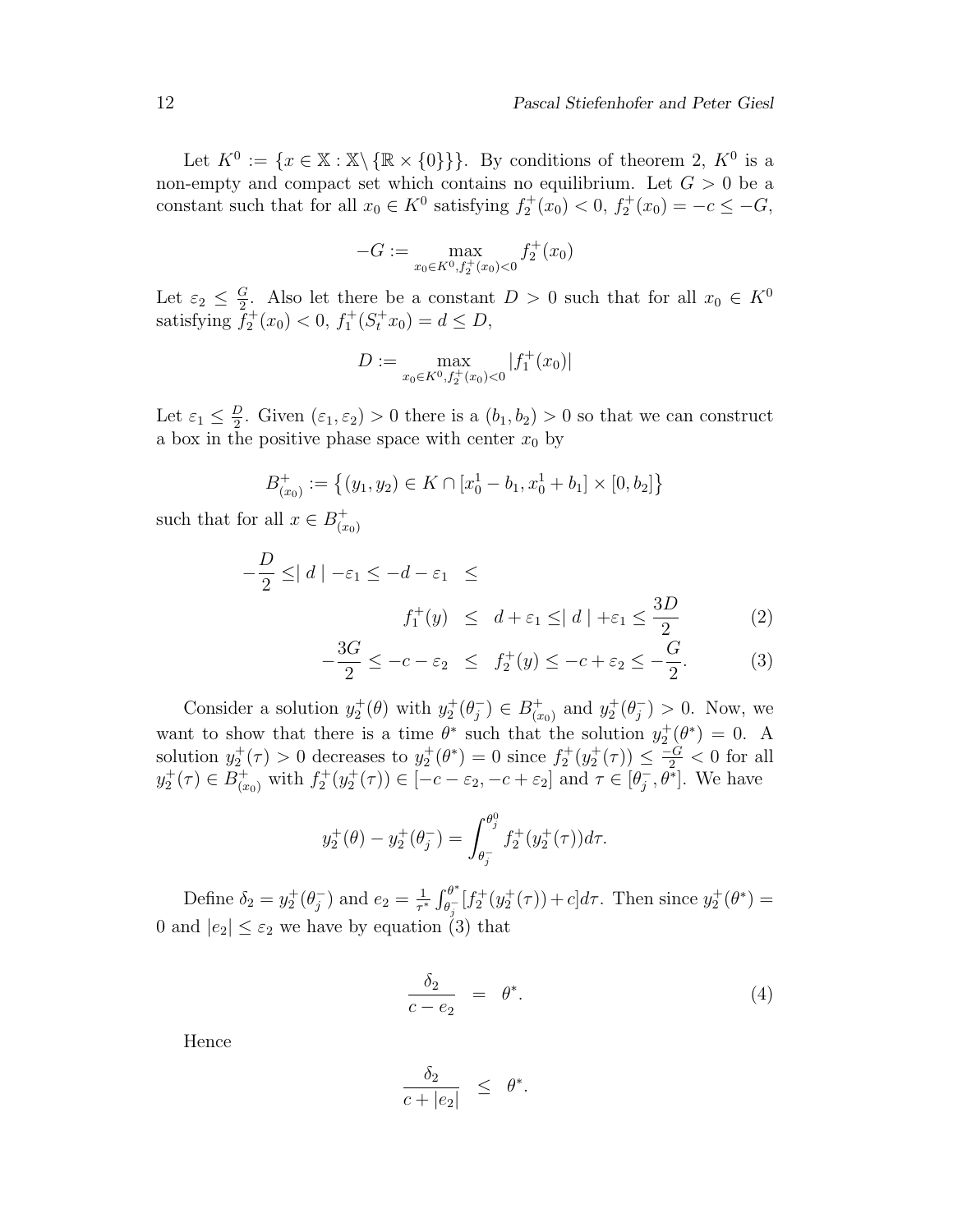Thus there is a time  $\theta^* \in \left[\frac{\delta_2}{\delta_1 + \delta_2}\right]$  $\frac{\delta_2}{c+\varepsilon_2},\frac{\delta_2}{c-\varepsilon}$  $\frac{\delta_2}{c-\epsilon_2}$  such that  $y_2^+(\theta^*)=0$ . We have shown that for frozen time  $t_j^- = t_j^+$  with  $j \in \{2n\}$  and  $n \in \mathbb{N}_0$  of solution  $x^+(t)$  there is a time  $\theta^* := \theta_j^0 - \theta_j^ _j^-$  | of solution  $y^+(\theta)$  such that  $\frac{\delta_2}{c-\epsilon_2} \geq \theta^*$ . Now, we use  $\theta^*$  in (4) in order to determine  $y_1^+(\theta^*)$ . We have

$$
y_1^+(\theta^*) = y_1^+(\theta_j^-) + \int_{\theta_j^-}^{\theta^*} f_1^+(y^+(\tau))d\tau
$$

Define  $\delta_1 = y_1^+(\theta_j^-)$  $j^{-}$ ) –  $x_{1}^{+}(t_{j}^{0})$  and  $e_{1} = \frac{1}{\tau^{3}}$  $\frac{1}{\tau^*} \int_{\theta_i^-}^{\theta^*}$  $\frac{\partial^{\sigma}}{\partial q} [f_1^+(y^+(\tau)) - d] d\tau$ , and since  $|e_1| \leq \varepsilon_1$  we have

$$
= \delta_1 + \theta^* \cdot [d + e_1]
$$

and by equation (4) we obtain

$$
= \delta_1 + \frac{\delta_2}{c - e_2} \cdot [d + e_1].
$$

Using  $\delta_1 f_1^+(x_0) + \delta_2 f_2^+(x_0) = 0$  yields

$$
= \delta_1 - \left( \frac{\delta_1 f_1^+(x_0)}{(-f_2^+(x_0) - e_2) f_2^+(x_0)} \right) \cdot [f_1^+(x_0) + e_1]
$$
  

$$
= \delta_1 \left[ \frac{(f_1^+(x_0))^2 + (f_2^+(x_0))^2 + e_1 \cdot f_1^+(x_0) + e_2 \cdot f_2^+(x_0)}{(f_2^+(x_0))^2 + e_2 \cdot f_2^+(x_0)} \right].
$$

We have the following bounds

$$
\begin{array}{|r|l|l|}\n\hline\n\delta_1 & \left[ \frac{(f_1^+(x_0))^2 + (f_2^+(x_0))^2 - \varepsilon_1 \mid f_1^+(x_0) \mid -\varepsilon_2 \mid f_2^+(x_0) \mid}{(f_2^+(x_0))^2 + \varepsilon_2 \mid f_2^+(x_0) \mid} \right] & \leq \\
& & \quad |y_1^+(\theta^*) - x_1^+(t_0^0)| \leq \\
\hline\n\delta_1 & \left[ \frac{(f_1^+(x_0))^2 + (f_2^+(x_0))^2 + \varepsilon_1 \mid f_1^+(x_0) \mid +\varepsilon_2 \mid f_2^+(x_0) \mid}{(f_2^+(x_0))^2 - \varepsilon_2 \mid f_2^+(x_0) \mid} \right]\n\hline\n\end{array}
$$

We need to verify the bounds. This only requires to check that

$$
(f_2^+(x_0))^2 - \varepsilon_2 |f_2^+(x_0)| \ge E > 0.
$$

We have  $|f_2^+(x_0)| = c$ . Hence from  $(f_2^+(x_0))^2 - \varepsilon_2 |f_2^+(x_0)|$  we obtain

$$
c(c - \varepsilon_2) \ge c(c - \frac{G}{2})
$$
  
 
$$
\ge G(G - \frac{G}{2}) = \frac{G^2}{2} > 0.
$$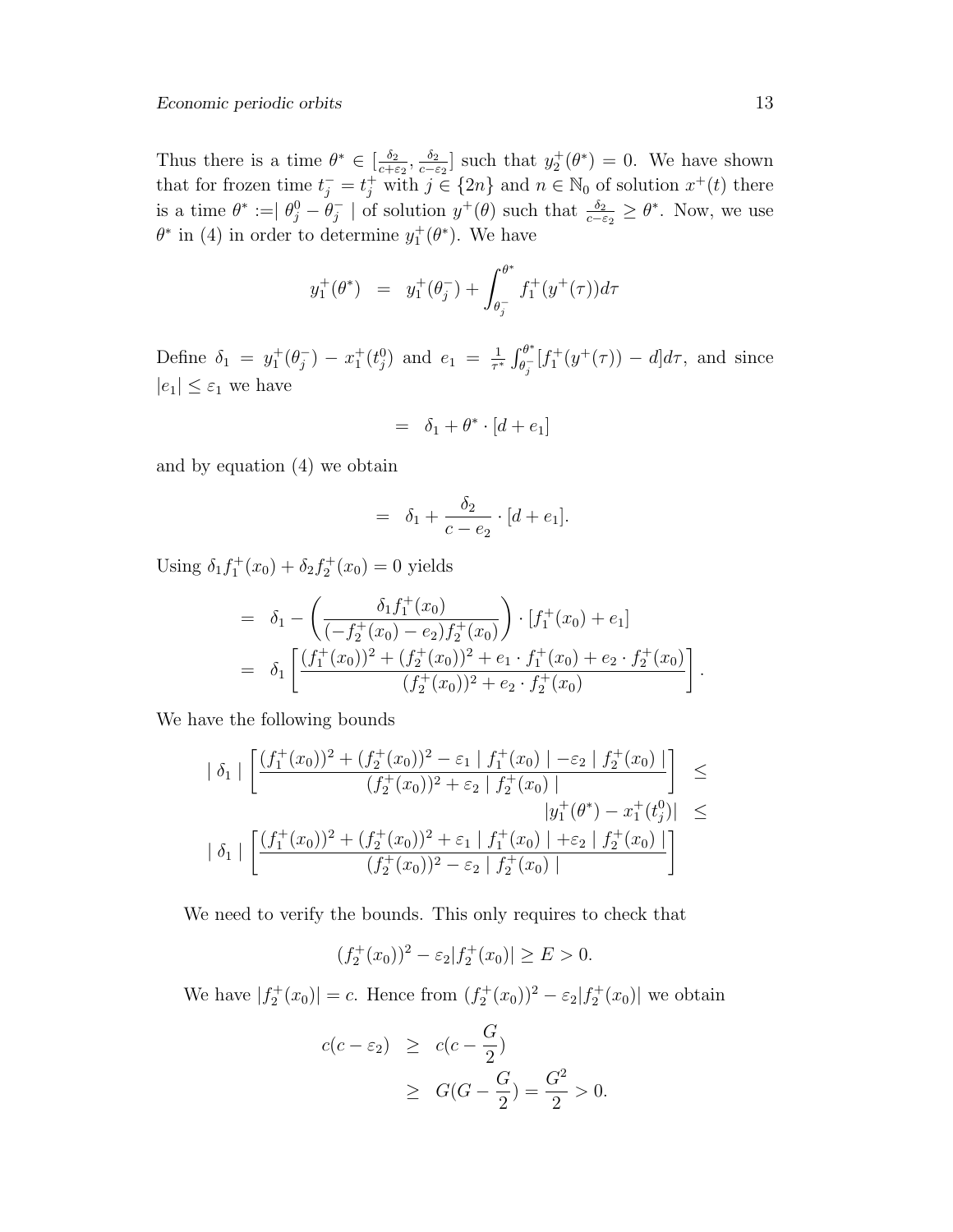as required.

We consider  $|y_1^+(\theta^*) - x_1^+(t_j^0)|$  and define

$$
r_b := |\delta_1| \cdot \left| \frac{(f_1^+(x_0))^2 + (f_2^+(x_0))^2 + e_1 \cdot f_1^+(x_0) + e_2 \cdot f_2^+(x_0)}{(f_2^+(x_0))^2 + e_2 \cdot f_2^+(x_0)} \right| = |y_1^+(\theta^*) - x_1^+(t_0^0)|.
$$

The calculation for  $A^+(t_0)$  follows from

$$
A^{+}(t_0) = \sqrt{\delta_1^2 + \delta_2^2}
$$
  
= 
$$
\sqrt{\delta_1^2 + \delta_1^2 \frac{(f_1^{+}(x_0))^2}{(f_2^{+}(x_0))^2}}
$$
  
= 
$$
|\delta_1| \frac{\sqrt{(f_1^{+}(x_0))^2 + (f_2^{+}(x_0))^2}}{|f_2^{+}(x_0)|}
$$

We now calculate  $\frac{A^+(t_0)}{r_b}$ . We have

$$
\frac{A^{+}(t_{0})}{r_{b}} = \frac{|\delta_{1}| \frac{\sqrt{(f_{1}^{+}(x_{0}))^{2} + (f_{2}^{+}(x_{0}))^{2}}{|f_{2}^{+}(x_{0})|}}{|\delta_{1}| \left|\frac{(f_{1}^{+}(x_{0}))^{2} + (f_{2}^{+}(x_{0}))^{2} + f_{1}^{+}(x_{0}) \cdot e_{1} + e_{2} \cdot f_{2}^{+}(x_{0})}{(f_{2}^{+}(x_{0}))^{2} + e_{2} \cdot f_{2}^{+}(x_{0})}\right|}
$$
\n
$$
= \frac{\sqrt{(f_{1}^{+}(x_{0}))^{2} + (f_{2}^{+}(x_{0}))^{2}}{|f_{2}^{+}(x_{0})|} \cdot \frac{|(f_{2}^{+}(x_{0}))^{2} + e_{2} \cdot f_{2}^{+}(x_{0})|}{|(f_{1}^{+}(x_{0}))^{2} + (f_{2}^{+}(x_{0}))^{2} + f_{1}^{+}(x_{0}) \cdot e_{1} + e_{2} \cdot f_{2}^{+}(x_{0})|}
$$
\n
$$
= \frac{|f_{2}^{+}(x_{0}) + e_{2}|}{\sqrt{(f_{1}^{+}(x_{0}))^{2} + (f_{2}^{+}(x_{0}))^{2} + \frac{f_{1}^{+}(x_{0}) \cdot e_{1} + e_{2} \cdot f_{2}^{+}(x_{0})}{\sqrt{(f_{1}^{+}(x_{0}))^{2} + (f_{2}^{+}(x_{0}))^{2}}}}.
$$

Let

$$
f^+(e_1, e_2) := \frac{|f_2^+(x_0) + e_2|}{\sqrt{\left(f_1^+(x_0)\right)^2 + \left(f_2^+(x_0)\right)^2 + \frac{f_1^+(x_0) \cdot e_1 + e_2 \cdot f_2^+(x_0)}{\sqrt{\left(f_1^+(x_0)\right)^2 + \left(f_2^+(x_0)\right)^2}}}} \tag{5}
$$

with bounds

$$
\frac{|f_2^+(x_0)| - \varepsilon_2}{\sqrt{\left(f_1^+(x_0)\right)^2 + \left(f_2^+(x_0)\right)^2 + \frac{\varepsilon_1 \cdot |f_1^+(x_0)| + \varepsilon_2 \cdot |f_2^+(x_0)|}{\sqrt{\left(f_1^+(x_0)\right)^2 + \left(f_2^+(x_0)\right)^2}}}} \leq
$$
\n
$$
\frac{|f_2^+(x_0)| + \varepsilon_2}{\sqrt{\left(f_1^+(x_0)\right)^2 + \left(f_2^+(x_0)\right)^2 + \frac{-\varepsilon_1 \cdot |f_1^+(x_0)| - \varepsilon_2 \cdot |f_2^+(x_0)|}{\sqrt{\left(f_1^+(x_0)\right)^2 + \left(f_2^+(x_0)\right)^2}}}} \leq
$$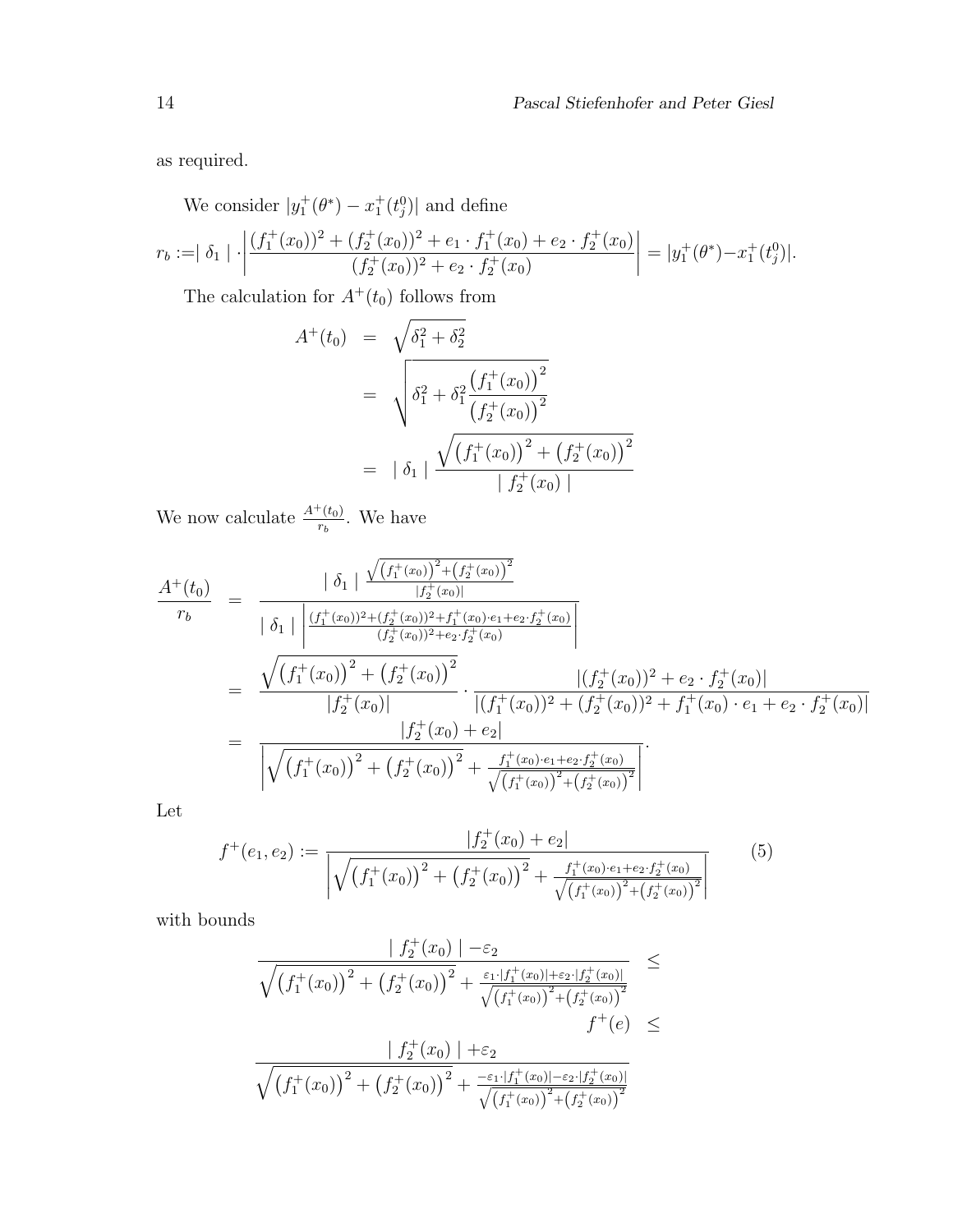We need to show that the denominator E of  $f^+(e_1, e_2)$  is strictly positive. This only requires to check that

$$
(f_2^+(x_0))^2 - \varepsilon_2 |f_2^+(x_0)| + (f_1^+(x_0))^2 - \varepsilon_1 |f_1^+(x_0)| \ge E > 0.
$$

This follows from a similar process as above. Similarly to the method outlined here, Stiefenhofer [8] shows that we can also establish the conditions for cases II-IV. Hence  $\frac{I}{III}$  and  $\frac{II}{IV}$  yield the discontinuity conditions of theorem (2) as requested.  $\blacksquare$ 

## 2 Conclusion

Differential equations are ubiquitous in economics. However, since Filippov [2], little progress beyond existence and uniqueness of equilibrium has occurred in the economics literature. The purpose of this paper is to provide a method, which allows economists to establish analytic results on exponentially asymptotically stability of non-smooth periodic orbits, and to characterize their basin of attraction. It is anticipated that such results are desirable in economics for the purpose of economic policy analysis. The advantage of our method is that it is possible to establish exponentially asymptotically stability of periodic orbits without the need of explicitly solving the system of ordinary differential equations with discontinuous right hand side.

## References

- [1] J.P. Benassy, A neo-Keynesian model of price and quantity determination in disequilibrium, in: ed. G. Schwödiauer, editor, Equilibrium and disequilibrium in economic theory, Reidel, Dordrecht, 1977, 511-544. https://doi.org/10.1007/978-94-010-1155-6 27
- [2] A. F. Filippov, Differential Equations with Discontinuous Righthand Sides, Kluwier Academic Press, 1988. https://doi.org/10.1007/978-94-015-7793-9
- [3] P. Giesl, Necessary conditions for a limit cycle and its basin of attraction, Nonlinear Analysis, 56 (2004), 643-677. https://doi.org/10.1016/j.na.2003.07.020
- [4] C. Henry, Differential equations with discontinuous right-hand side for palnning procedure, Journal of Economic Theory, 4 (1972), 545-551. https://doi.org/10.1016/0022-0531(72)90138-x